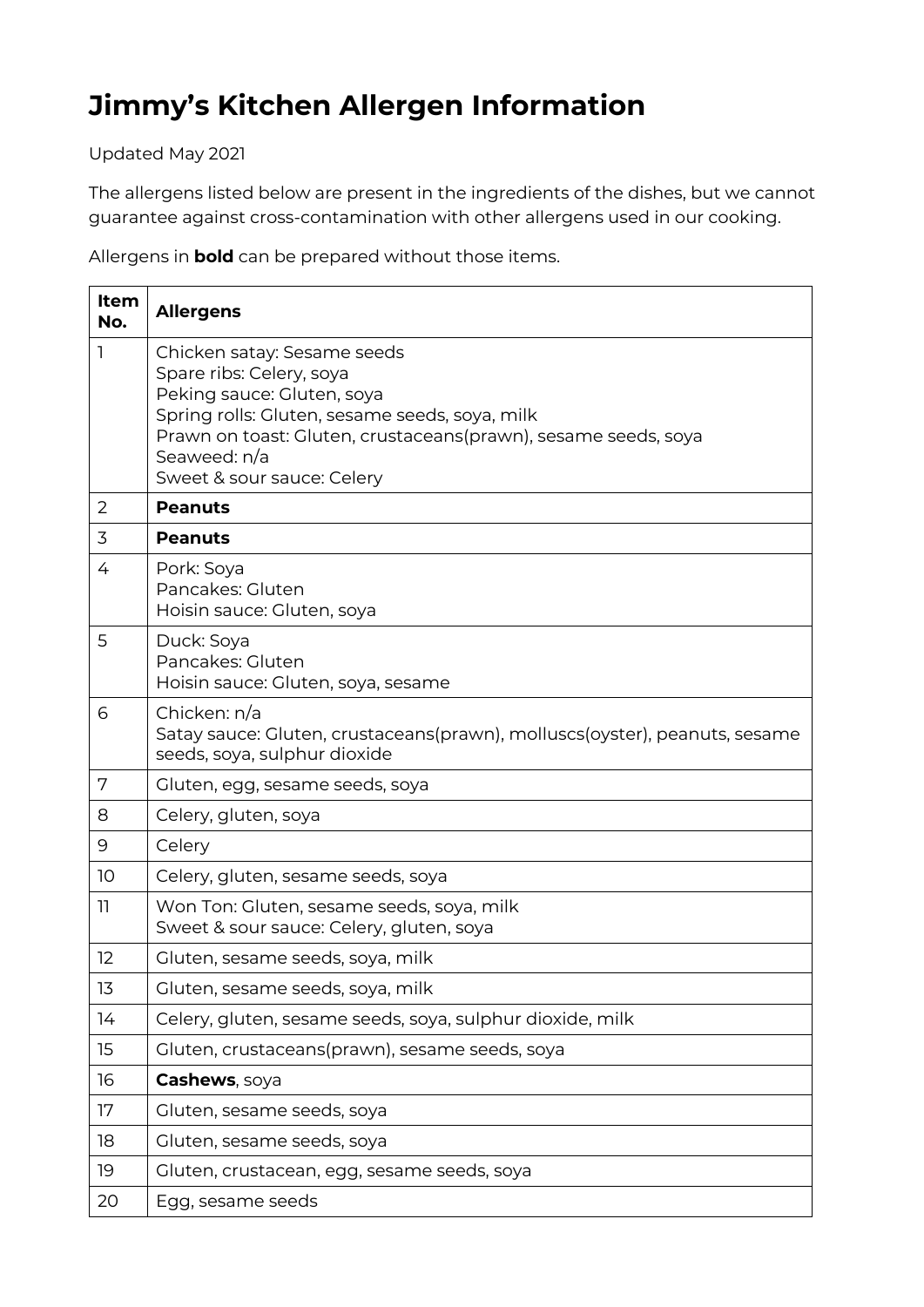| 21 | <b>Gluten, sesame seeds</b>                                                                   |
|----|-----------------------------------------------------------------------------------------------|
| 22 | Gluten, molluscs(oyster, squid), sesame seeds, soya                                           |
| 23 | Gluten, molluscs(squid), sesame seeds, peanuts                                                |
| 24 | Gluten, molluscs(squid), sesame seeds                                                         |
| 25 | Gluten, egg, molluscs(squid), sesame, soya                                                    |
| 26 | Gluten, molluscs(squid), sesame seeds, celery                                                 |
| 27 | Crustaceans(prawn), molluscs(oyster), sesame seeds                                            |
| 28 | Gluten, crustaceans(prawn), molluscs(oyster), sesame seeds, soya                              |
| 29 | Gluten, crustaceans(prawn), molluscs(oyster), sesame seeds, soya                              |
| 30 | Crustacean(prawn), molluscs(scallop, oyster), sesame seeds, soya                              |
| 31 | Celery, gluten, crustaceans(prawn), molluscs(oyster), sesame seeds, soya                      |
| 32 | Gluten, crustaceans(prawn), molluscs(oyster), sesame seeds, soya                              |
| 33 | Celery, gluten, crustaceans(prawn), sesame seeds, soya                                        |
| 34 | Gluten, crustaceans(prawn), molluscs(oyster), cashews, sesame seeds                           |
| 35 | Gluten, crustaceans(prawn), molluscs(oyster), peanuts, sesame seeds, soya,<br>sulphur dioxide |
| 36 | Gluten, crustaceans(prawn), molluscs(oyster), sesame seeds                                    |
| 37 | Celery, gluten, crustaceans(prawn), sesame seeds, soya                                        |
| 38 | Celery, gluten, crustaceans(prawn), molluscs(oyster), sesame seeds, soya                      |
| 39 | Gluten, crustaceans(prawn), sesame seeds                                                      |
| 40 | Gluten, Crustaceans(prawn), egg, sesame seeds                                                 |
| 41 | Gluten, crustaceans(prawn), egg, sesame seeds, soya, metasodium<br>bisulphate                 |
| 42 | Celery, gluten, crustaceans(prawn), egg, sesame seeds, soya                                   |
| 43 | Gluten, crustaceans(prawn), egg, sesame seeds, soya                                           |
| 44 | Gluten, crustaceans(prawn), egg, soya                                                         |
| 45 | Gluten, crustaceans(prawn), egg, peanuts, sesame seeds, soya                                  |
| 46 | Celery, gluten, sesame seeds, soya                                                            |
| 47 | Molluscs(oyster), sesame seeds                                                                |
| 48 | <b>Gluten</b> , molluscs(oyster), sesame seeds, soya                                          |
| 49 | Molluscs(scallop, oyster), sesame seeds, soya                                                 |
| 50 | Molluscs(oyster), sesame seeds, soya                                                          |
| 51 | Gluten, sesame seeds, soya                                                                    |
| 52 | Molluscs(oyster), cashews, sesame seeds, soya                                                 |
| 53 | Gluten, crustaceans(prawn), molluscs(oyster), peanuts, sesame seeds, soya,<br>sulphur dioxide |
| 54 | Molluscs(oyster)                                                                              |
| 55 | Celery, gluten, sesame seeds, soya                                                            |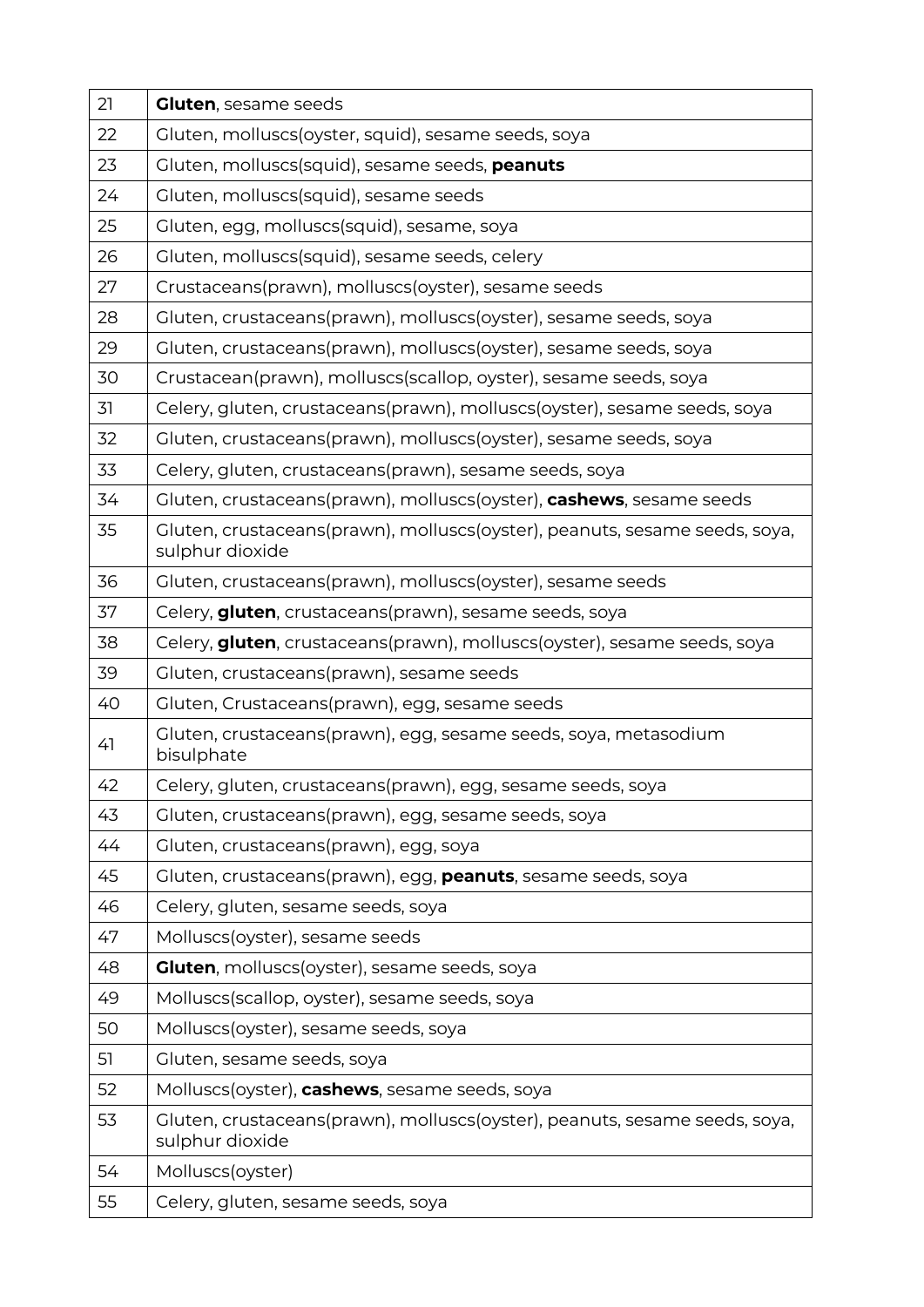| 56  | Celery, gluten, molluscs(oyster), cashews, sesame seeds, soya                                 |
|-----|-----------------------------------------------------------------------------------------------|
| 57  | Celery, sesame seeds, soya                                                                    |
| 58  | Celery, gluten, molluscs(oyster), cashews, sesame seeds, soya                                 |
| 59  | Celery, gluten, sesame seeds                                                                  |
| 60  | Egg, sesame seeds                                                                             |
| 61  | Egg, metasodium bisulphate                                                                    |
| 62  | Gluten, egg, sesame seeds, soya                                                               |
| 63  | Egg, sesame seeds, soya                                                                       |
| 64  | Egg, sesame seeds                                                                             |
| 65  | Celery, gluten, egg, peanuts, sesame seeds, soya                                              |
| 66  | Celery, gluten, sesame seeds, soya                                                            |
| 67  | Molluscs(oyster), sesame seeds, soya                                                          |
| 68  | Molluscs(oyster), sesame seeds, soya                                                          |
| 69  | Molluscs(oyster), sesame seeds, soya                                                          |
| 70  | Sesame seeds                                                                                  |
| 71  | Gluten, crustaceans(prawn), molluscs(oyster), peanuts, sesame seeds, soya,<br>sulphur dioxide |
| 72  | Molluscs(oyster), sesame seeds, soya                                                          |
| 73  | Celery, gluten, molluscs(oyster), cashews, sesame seeds, soya                                 |
| 74  | Celery, sesame seeds                                                                          |
| 75  | Celery, gluten, egg, sesame seeds, soya                                                       |
| 76  | Gluten, egg, sesame seeds, soya                                                               |
| 77  | Gluten, egg, <b>peanuts</b> , sesame seeds, soya                                              |
| 78  | Gluten, sesame seeds                                                                          |
| 79  | Gluten, molluscs(oyster), sesame seeds                                                        |
| 80  | Celery, gluten, molluscs(oyster), sesame seeds                                                |
| 81  | Celery, gluten, sesame seeds                                                                  |
| 82  | Sesame seeds                                                                                  |
| 83  | Celery, gluten, egg, sesame seeds                                                             |
| 83a | Chicken balls: Gluten, sesame seeds, soya<br>Sweet & sour sauce: Celery                       |
| 84  | Celery, egg, sesame                                                                           |
| 85  | Celery, gluten, crustaceans(prawn), egg, sesame seeds                                         |
| 86  | Celery, sesame seeds                                                                          |
| 87  | Celery, sesame seeds, soya                                                                    |
| 88  | Celery, gluten, molluscs(oyster), sesame seeds, soya                                          |
| 89  | Celery, gluten, molluscs(oyster), sesame seeds, soya                                          |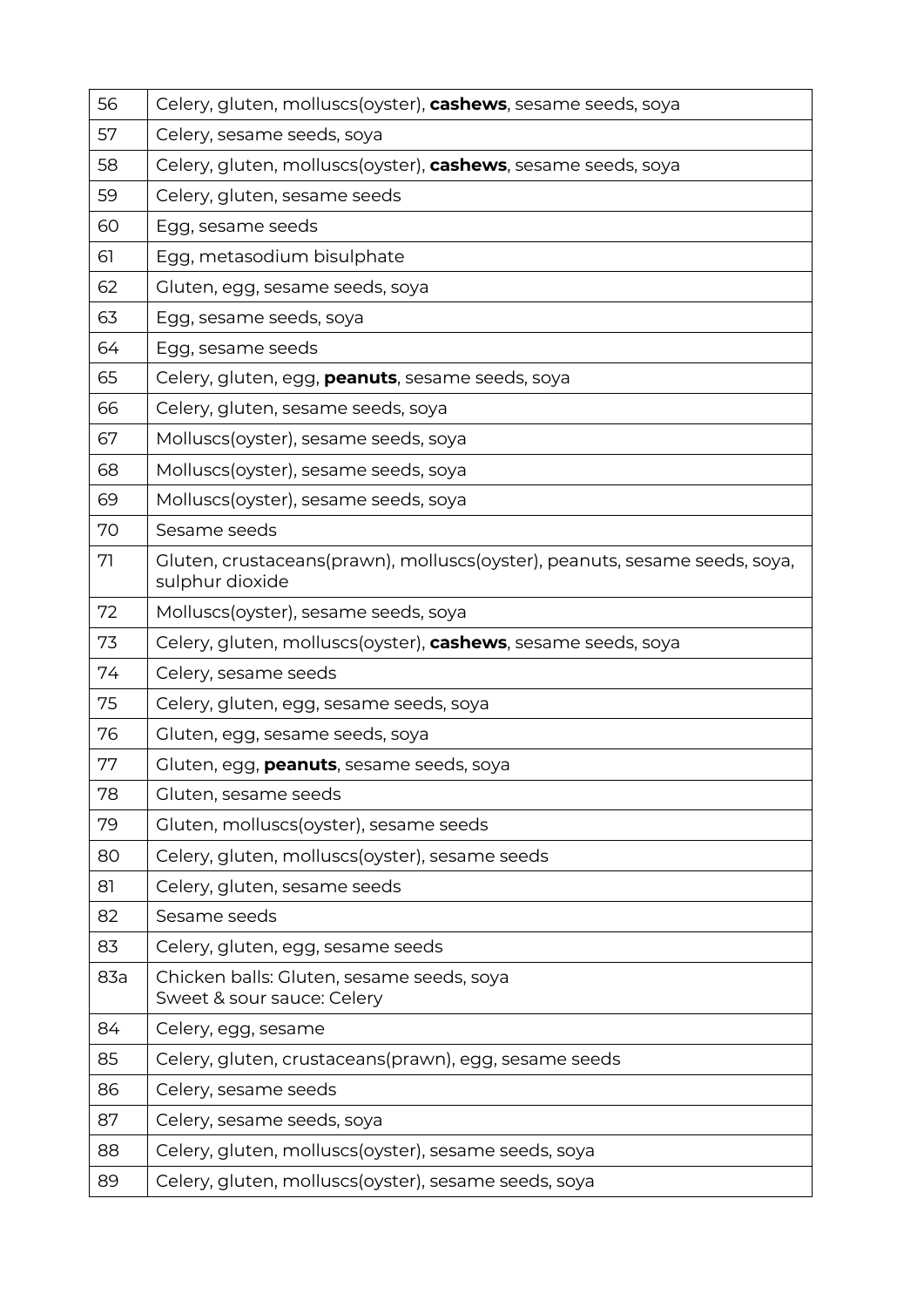| 90  | Celery, gluten, molluscs(oyster), sesame seeds, soya                            |
|-----|---------------------------------------------------------------------------------|
| 91  | Celery, gluten, molluscs(oyster), sesame seeds, soya                            |
| 92  | Celery, gluten, sesame seeds, soya                                              |
| 93  | Celery, gluten, molluscs(oyster), sesame seeds, soya                            |
| 94  | Celery, gluten, sesame seeds, soya                                              |
| 95  | Celery, gluten, molluscs(oyster), sesame seeds, soya                            |
| 96  | Gluten, molluscs(oyster), sesame seeds, soya                                    |
| 97  | Sesame seeds, soya                                                              |
| 98  | Sesame seeds, soya, metasodium bisulphate                                       |
| 99  | Celery                                                                          |
| 100 | Molluscs(oyster), sesame seeds, soya                                            |
| 101 | Molluscs(oyster), sesame seeds, soya                                            |
| 102 | Celery, gluten, <i>crustaceans(prawn)</i> , sesame seeds, soya, sulphur dioxide |
| 103 | Celery, gluten, sesame seeds, soya, sulphur dioxide                             |
| 104 | Celery, gluten, sesame seeds, soya, sulphur dioxide                             |
| 105 | Celery, gluten, crustaceans(prawn), soya, sulphur dioxide                       |
| 106 | Celery, gluten, soya, sulphur dioxide                                           |
| 107 | Celery, gluten, soya, sulphur dioxide                                           |
| 108 | Molluscs(oyster), soya                                                          |
| 109 | Molluscs(oyster), sesame seeds, soya                                            |
| 110 | Egg, sesame                                                                     |
| ווו | Gluten, molluscs(oyster), sesame seeds                                          |
| 112 | Gluten, molluscs(oyster), sesame seeds                                          |
| 113 | Gluten, sesame seeds                                                            |
| 114 | Gluten, molluscs(oyster), sesame seeds, soya                                    |
| 115 | Gluten, molluscs(oyster), sesame seeds, soya                                    |
| 116 | Soya, sesame                                                                    |
| 117 | Gluten, molluscs(oyster), sesame seeds, soya                                    |
| 118 | Egg, sesame                                                                     |
| 119 | Gluten, molluscs(oyster), sesame seeds                                          |
| 120 | Gluten, molluscs(oyster), sesame seeds, soya                                    |
| 121 | Gluten, molluscs(oyster), chestnuts, sesame seeds, soya                         |
| 122 | Gluten, molluscs(oyster), sesame seeds, soya                                    |
| 123 | Gluten, <b>crustaceans(prawn)</b> , eggs, sesame seeds, soya                    |
| 124 | Eggs, sesame seeds                                                              |
| 125 | Crustaceans(prawn), eggs, sesame seeds, soya                                    |
| 126 | Crustaceans(prawn), eggs, sesame seeds, soya                                    |